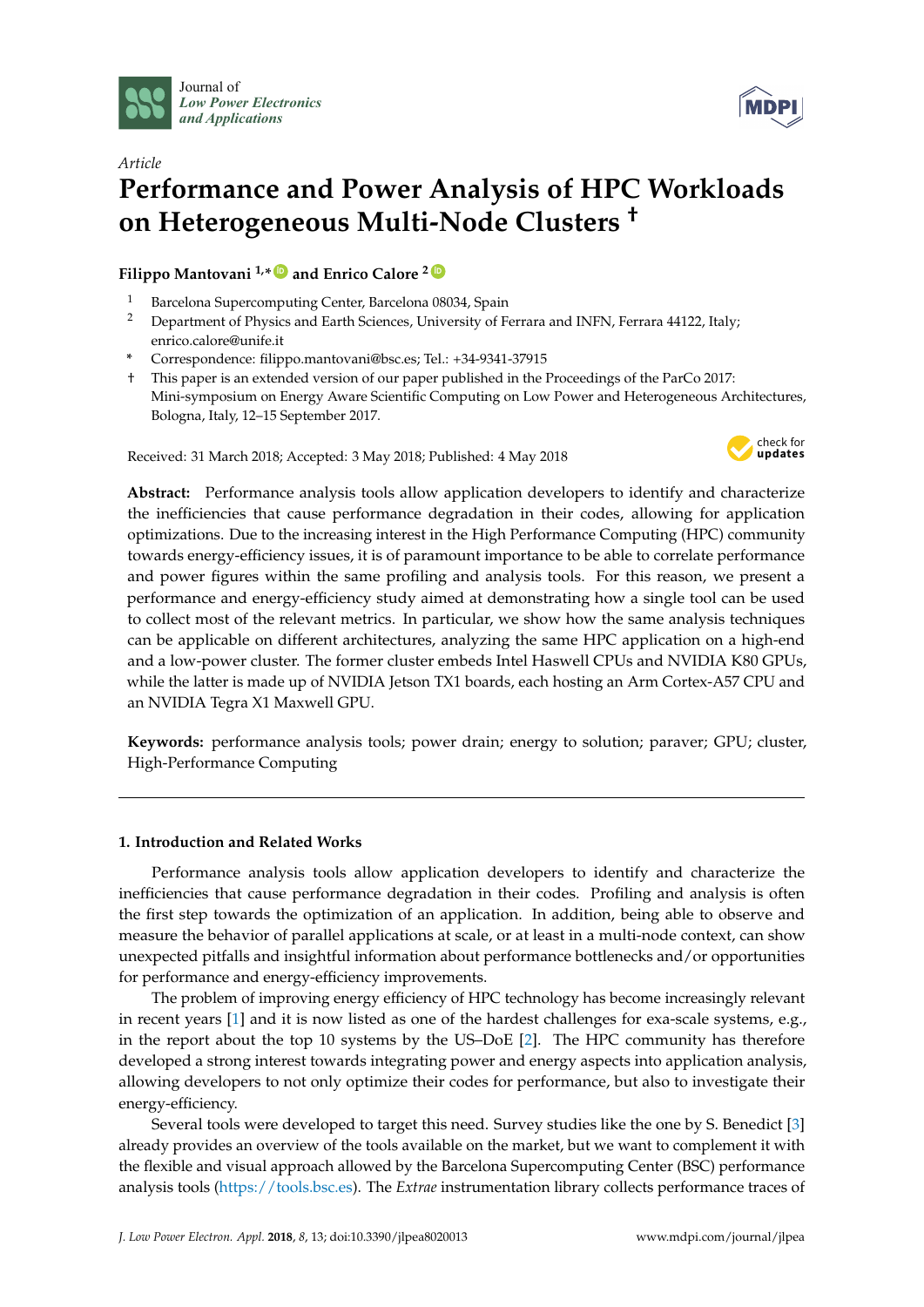parallel applications with minimal overhead, while *Paraver* [\[4\]](#page-11-1), a postmortem advanced trace visualizer, allows for the inspection of Extrae traces, enabling several kinds of advanced visual and numerical analysis on the collected metrics. The use of Extrae and Paraver to acquire and visualize power related information in the context of a parallel scientific application profiling, has been introduced in [\[5\]](#page-11-2), but at the time external power meters were needed and a specific library had to be used. Moreover, instrumentation of the application code was required. In our work we aim to show how Extrae and Paraver can nowadays be used to perform performance and power/energy analysis on generic applications, both on architectures where hardware counters are available [\[6\]](#page-11-3) and integrated in the PAPI library [\[7\]](#page-11-4), but also where external sensors and power meters have to be used, without the need for manually instrumenting the application.

Schöne et al. in [\[8\]](#page-11-5) recently introduced the possibility of extending ScoreP with plugins, an instrumentation library similar to Extrae. According to Figure 10 of [\[8\]](#page-11-5), those extensions of ScoreP make possible analyses similar to the ones introduced in this work, however it is not clear if this approach has been tested on Arm architectures with custom power monitoring infrastructures like the one we present here in one of the clusters we analyze. TU Dresden in collaboration with ATOS/Bull are introducing the High Definition Energy Efficiency Monitoring (HDEEM) infrastructure in order to be able to monitor large HPC facilities [\[9,](#page-11-6)[10\]](#page-11-7). This approach is complementary to the one we introduce in this paper, as it requires extra special purpose hardware for collecting HDEEM data. It is important to note that we are working together with ATOS/Bull within the Mont-Blanc 3 project in order to support HDEEM measurements in our infrastructure.

The European project READEX, also leveraging Mont-Blanc platforms, is collecting HDEEM and RAPL data that are then elaborated by the MERIC tool for tuning the most efficient configuration per application bases [\[11\]](#page-11-8). Our work focuses on the possibility of visualizing and correlating multi-node performance and power information, instead of single-node optimization of specific variables as proposed by READEX.

In agreement with the ideas proposed by C. Bekas et al. [\[12\]](#page-11-9) we present in our work how to easily access metrics such FLOPS/Watt, but also how to derive metrics such as *energy to solution* and *energy delay product* from an application trace. Another promising approach towards energy-efficiency in HPC is the one of the EEHPCWG of N. Bates [\[13\]](#page-11-10), trying to push an awareness action at the data center level. Part of this effort is the approach of optimizing the job scheduling using different power-aware policies presented by D. Tafani et al. [\[14\]](#page-11-11) or adding hardware/software extensions for improving energy awareness as presented by W. A. Ahmad et al. [\[15\]](#page-11-12). Various attempts to take advantage of mobile technology for increasing energy efficiency of HPC systems have also been taken in the recent past. The closest to our work are the EU Mont-Blanc project [\[16,](#page-11-13)[17\]](#page-11-14) and the COSA project [\[18,](#page-11-15)[19\]](#page-11-16), but several other examples can be found in the literature [\[20–](#page-12-0)[23\]](#page-12-1).

Our work is complementary to all these efforts, as we aim to have an ecosystem of tools, allowing the analysis of performance and power/energy related metrics of large scale applications while running on both, classical high-end HPC clusters, as well as innovative and experimental setups. Such tools target the HPC application developers more than the data-center engineers, raising an "energy awareness" in application experts, and making it easier to compare different implementations and architectures.

As a representative of high-end clusters we adopted a GPU dense cluster hosted at the University of Ferrara & INFN (Italy) named COKA, embedding Intel Haswell CPUs and discrete NVIDIA K80 GPUs, while, as a representative of innovative and experimental low-power setups, we adopted a Jetson TX1 based cluster hosted at the Barcelona Supercomputing Center (Spain), featuring Arm-based SoCs with an integrated CUDA-capable GPU.

This paper is an extended version of [\[24\]](#page-12-2), a proceedings paper presented at the *Mini-symposium on energy aware scientific computing on low power and heterogeneous architectures*, hold at the *ParCo 2017* conference, by the same authors, in which early performance and power analysis on the same application were presented running exclusively on Intel and Arm CPUs. In the current paper we extend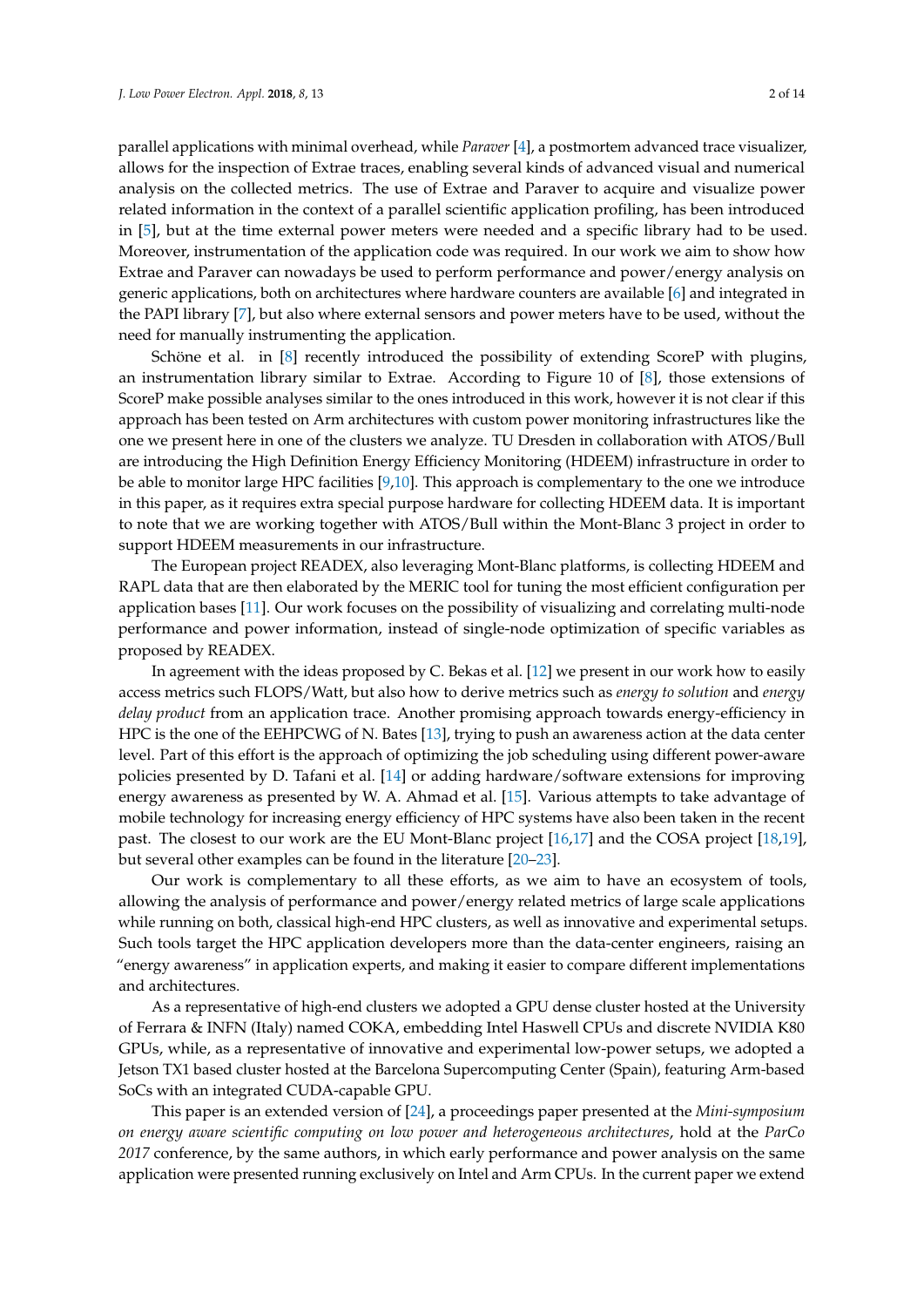our methodology and performance tools in order to include the possibility of studying performance and power figures of parallel HPC applications running also on high-end and low power NVIDIA GPUs hosted in both clusters under consideration.

This document is organized as follows: in Section [2](#page-2-0) we introduce the problem we want to tackle; in Section [3](#page-2-1) we describe the hardware and software configuration in which we have performed our experiments, highlighting the details of the benchmarking application; and then in Section [4](#page-4-0) we give examples of actual metrics which can be acquired, showing possible performance and power analysis exploiting them. Section [5](#page-10-2) collects our final comments and future research steps.

## <span id="page-2-0"></span>**2. Problem Analysis**

The sensitivity of High-Performance Computing (HPC) towards energy efficiency has continued to grow in the scientific community in recent years. The number of Google Scholar hits for the key words "HPC energy efficiency" in 2016 is roughly the same as for the whole triennium 2013–2015. This is just a coarse metric that confirms the urgency of making HPC systems more energy efficient. As we believe that part of this efficiency can be obtained by fine tuning codes and system configurations, we focus in this work on addressing the question: *How can we make parallel application developers and scientists embrace concepts like compute efficiency and energy consumption?*

As the first corollary of this broad question, we address in this work the problem of studying in a graphical manner both performance and power figures of an application taken as representative of HPC workload. We selected as testbeds two different cluster configurations, based on relevant modern architectures: Intel and Arm CPUs and NVIDIA GPUs, used as accelerators.

As a second corollary of the general question, while it is relatively easy to have overall figures of performance and power (e.g., total number of floating point operation executed, total execution time, average power consumption, etc.), being able to analyze portions of the execution on multi-node cluster is not trivial. We believe that this last approach is relevant, since knowing and overcoming performance inefficiency at the microscopic level can lead to performance improvements and/or power optimizations. As an example, the identification of memory-bound phases, or in general, phases in which not all of the computational resources are exploited, would allow the application and assessment techniques such as Dynamic Voltage and Frequency Scaling (DVFS) to lower the processor frequency to save energy [\[25\]](#page-12-3).

## <span id="page-2-1"></span>**3. Proposed Methodology**

To address the first corollary presented in Section [2,](#page-2-0) we consider in this work two HPC clusters based on different architectures. A high-end HPC cluster based on Intel CPUs and NVIDIA GPUs and a low-power cluster, made of NVIDIA Jetson TX1 boards:

- **The High-end HPC cluster** comprises 5 computing nodes, where every node embeds 2× Intel Xeon E5-2630v3 CPUs and 8× NVIDIA K80 dual-GPU boards, thus accounting for 16 CUDA devices per node. Each CUDA device is a GK210 GPUs (Kepler architecture), with 2496 cores. The nodes are interconnected with  $56Gb/s$  FDR InfiniBand links and each node hosts  $2\times$  Mellanox MT27500 Family [ConnectX-3] HCA. This cluster is named Computing On Kepler Architecture (*COKA*) and it is managed by INFN & University of Ferrara (Italy), providing a peak performance of ∼100 TFLOPs.
- **The Embedded cluster** comprises 15 nodes, each of them housing a NVIDIA Tegra X1 [\(http:](http://www.nvidia.com/object/embedded-systems-dev-kits-modules.html) [//www.nvidia.com/object/embedded-systems-dev-kits-modules.html\)](http://www.nvidia.com/object/embedded-systems-dev-kits-modules.html) SoC, embedding a Quad Arm Cortex-A57, with 2 MB of L2 cache and 4 GB LPDDR4 (with a peak bandwidth of 25.6 GB/s). supported by a 16 GB eMMC storage device and accelerated with an embedded NVIDIA GPU (Maxwell architecture), with 256 CUDA cores. Node interconnection is performed using a single Gigabit Ethernet link per node. The cluster is installed at the Barcelona Supercomputing Center (Spain) and we refer to it as *Jetson* cluster in the rest of the text.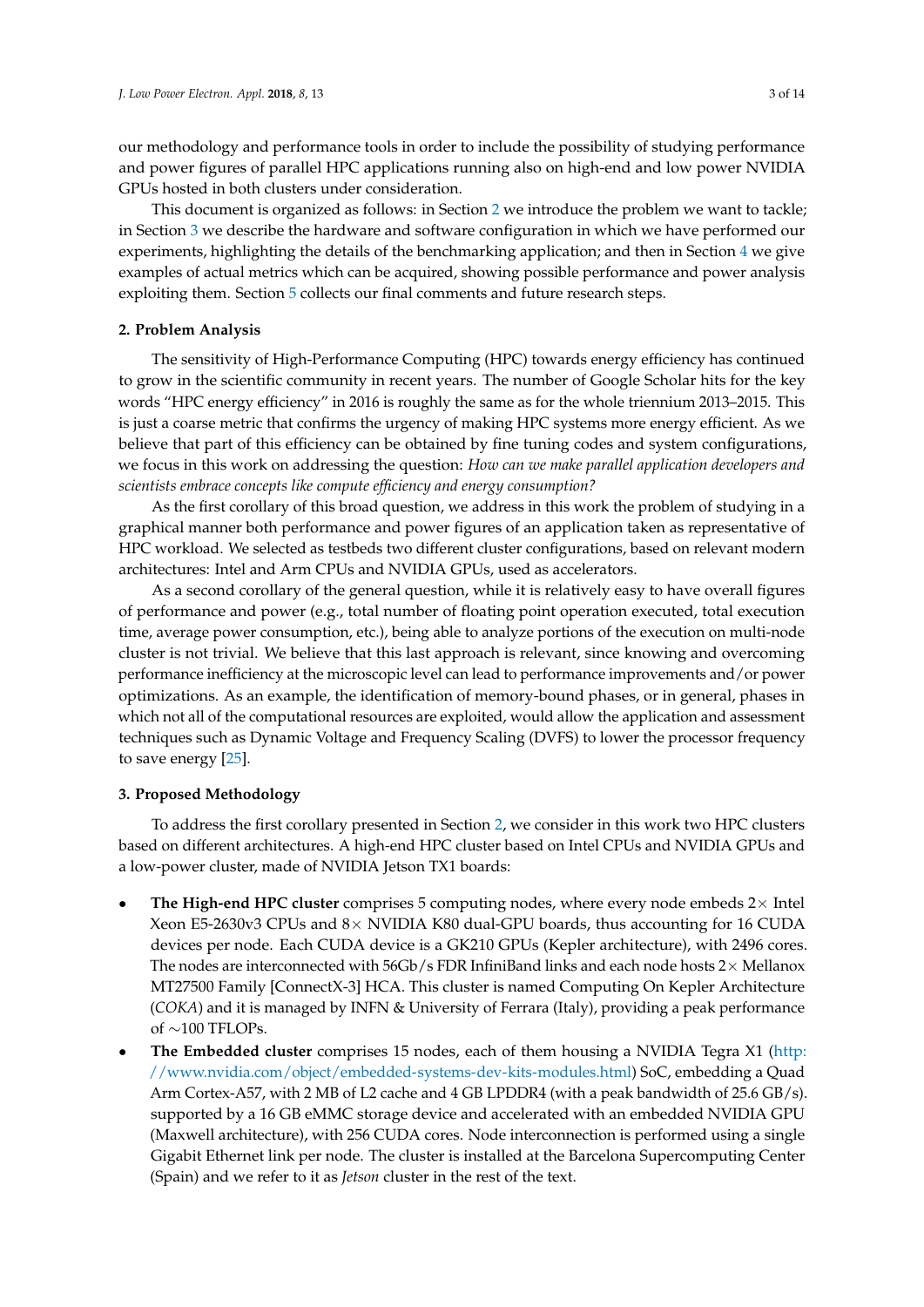In this work we analyze the same application running on the CPUs and GPUs of these systems, adopting different implementations, targeting different architectures, but computing the same algorithm. Both clusters are handled using standard HPC/data-center software stack: the software configurations can be found respectively on the Mont-Blanc mini-cluster wiki [\(https://wiki.hca.bsc.](https://wiki.hca.bsc.es/dokuwiki/wiki:prototype) [es/dokuwiki/wiki:prototype\)](https://wiki.hca.bsc.es/dokuwiki/wiki:prototype) and on the COKA wiki [\(http://coka.unife.it\)](http://coka.unife.it). Both clusters use SLURM as job scheduler. For power measurements on the COKA cluster we rely on RAPL energy counters and NVML power counters, respectively, for the Intel CPUs and NVIDIA GPUs, both accessed via the PAPI library [\[26\]](#page-12-4). On the other side, for the nodes of the Jetson Cluster, we use an on-board embedded power meter, allowing the measurement of the whole Jetson TX1 module power drain, its CPU and its GPU power drain.

To address the second corollary of our problem, we selected the performance instrumentation tool, Extrae, and the visual performance analyzer, Paraver [\[4\]](#page-11-1). Extrae is a tool which uses different interposition mechanisms to inject probes into a generic target application in order to collect performance metrics. This tool makes extensive use of the PAPI interface to collect information regarding the microprocessor performance, allowing for the capture of such information when parallel programming calls happen, but also at the entry and exit points of instrumented user routines. In this work we leverage only automatic instrumentation of the binary without changing the source code of the application, highlighting the flexibility of the approach also in cases where recompilation is not possible (e.g., closed source applications, proprietary libraries, etc.). Manual instrumentation is possible anyway, including the extrae\_user\_events.h file during the application compilation, provided as part of the Extrae package, and marking code regions of interests with function calls to the Extrae API (see for example calls to Extrae\_user\_function(), and Extrae\_event() in [https://github.](https://github.com/bsc-performance-tools/extrae/blob/master/example/LINUX/SEQ/pi_instrumented.c) [com/bsc-performance-tools/extrae/blob/master/example/LINUX/SEQ/pi\\_instrumented.c\)](https://github.com/bsc-performance-tools/extrae/blob/master/example/LINUX/SEQ/pi_instrumented.c).

Extrae is the package devoted to generating Paraver trace-files. Paraver, on the other hand, is a visualization tool that obtains qualitative global perception of the behavior of an application previously run acquiring Extrae traces and to performs advanced quantitative studies, leveraging events, states and counters gathered by Extrae.

#### <span id="page-3-0"></span>*3.1. Lattice Boltzmann*

As a benchmarking application, representative of a wider class of lattice based HPC applications, we adopt a Lattice Boltzmann simulation which has been highly optimized for several architectures.

Lattice Boltzmann methods (LB) are widely used in computational fluid dynamics, to describe flows in two and three dimensions. LB methods [\[27\]](#page-12-5)—discrete in position and momentum spaces—are based on the synthetic dynamics of *populations* sitting at the sites of a discrete lattice. At each time step, populations *propagate* from lattice-site to lattice-site and then incoming populations *collide* among one another, that is, they mix and their values change accordingly. LB models in *n* dimensions with *p* populations are labeled as *DnQp* and in this work we consider a state-of-the-art *D*2*Q*37 model that correctly reproduces the thermo-hydrodynamical evolution of a fluid in two dimensions, and enforces the equation of state of a perfect gas ( $p = \rho T$ ) [\[28](#page-12-6)[,29\]](#page-12-7); this model has been extensively used for large scale simulations of convective turbulence (e.g., [\[30,](#page-12-8)[31\]](#page-12-9)).

A Lattice Boltzmann simulation starts with an initial assignment of the populations and then iterates for each point in the domain, and for as many time-steps as needed, two critical kernel functions. The first kernel, called *propagate*, moves populations across lattice sites according to an appropriate stencil depending on the LB model used. It performs only a large number of sparse memory accesses, and for this reason is strongly memory-bound. The latter, called *collide*, uses as input the populations gathered by the *propagate* kernel, and performs all the mathematical steps associated to the computation of the new population values. This function is strongly compute-bound making heavy use of the floating-point units of the processor. These two kernels take most of the execution time of any LB simulation.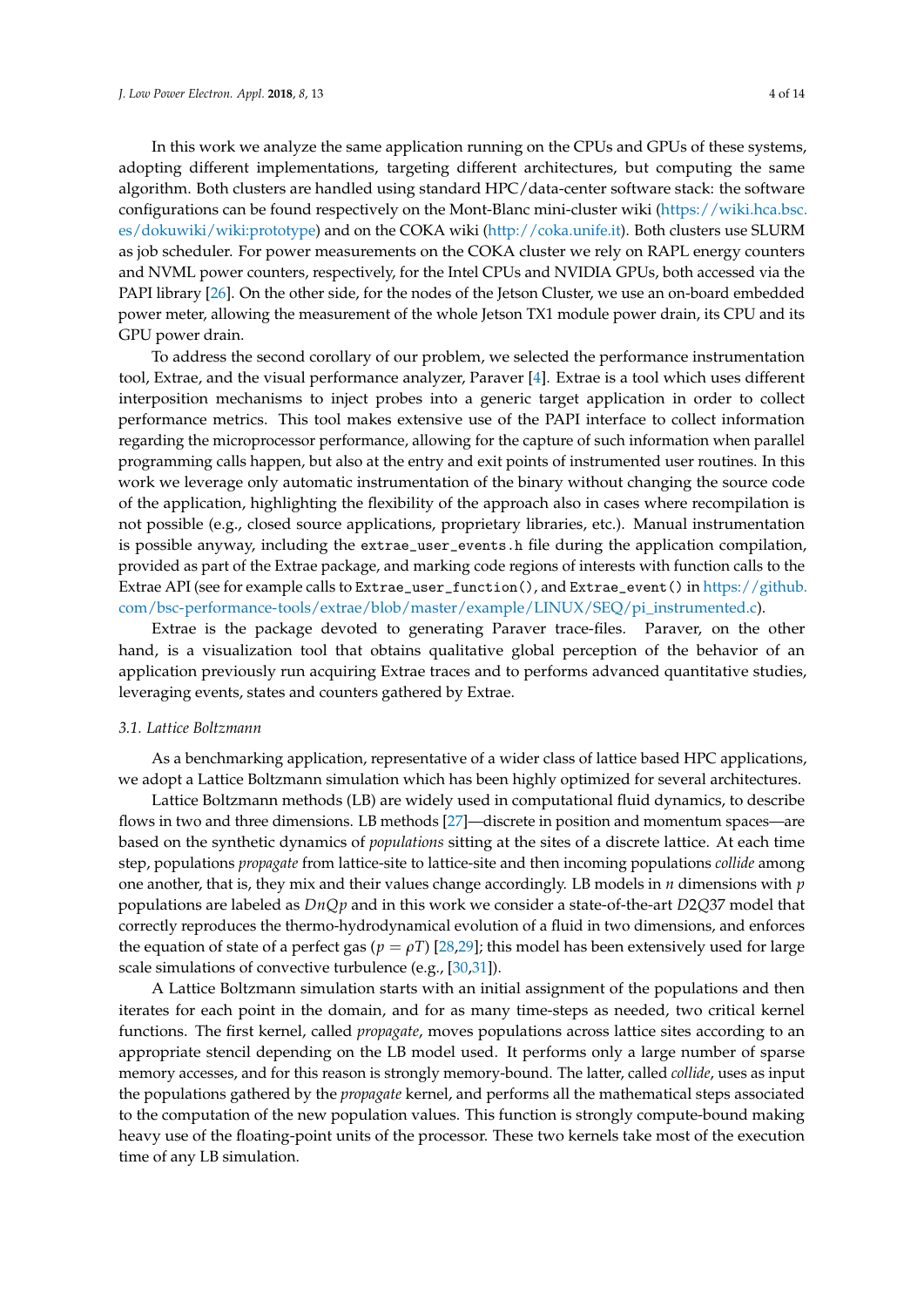In the last years several implementations of this model were developed, which were used both for convective turbulence studies [\[30,](#page-12-8)[31\]](#page-12-9), as well as for a benchmarking application for programming models and HPC hardware architectures [\[32](#page-12-10)[–35\]](#page-12-11). In this work we utilize three different implementations of the same model. Two of them target the two different CPU architectures, embedded respectively in the COKA and the Jetson clusters, while the third implementation targets the GPUs of both of the clusters, which have the same major architecture. Specifically: a first implementation has been developed for Intel CPUs [\[36\]](#page-12-12); a second one, derived from the former, has been ported to Armv7 architecture [\[37\]](#page-12-13) and recently also to Armv8; while a third one has been developed for NVIDIA GPUs [\[38\]](#page-12-14).

To fully exploit the high level of parallelism made available by the LB model, both of the implementations targeting the CPU architectures exploits Message Passing Interface (MPI) to divide computations across several processes and OpenMP to further divide them across threads. Furthermore, to exploit CPU vector units, they both use, respectively, AVX2 and NEON *intrinsics*. On the other hand, the third implementation, targeting NVIDIA GPUs, exploits MPI to divide computations across several processes and then each process manages one GPU device launching CUDA kernels [\[35\]](#page-12-11) in it.

In particular, we simulate a 2-dimensional fluid described by a lattice of  $Nx \times Ny$  sites, where  $Nx = 6144$  and  $Ny = 8192$  when running on CPUs, while when running on GPUs we use half of the lattice sites due to memory limitations. When running on GPUs, in fact, the data domain initialized on the host memory gets duplicated in the accelerator memory and eventually is copied back at the end of the simulation. Each of the *N<sub>p</sub>* MPI processes handle a partition of the lattice of size  $Nx/N_p \times Ny$ and further divides it across CUDA threads (for the GPU implementation) or *N<sup>t</sup>* OpenMP threads (for the CPU implementations), which therefore on their turn will handle a sub-lattice of size  $\frac{Nx/N_p}{N_t} \times Ny$ . From the physical simulation point of view, MPI processes are logically arranged in a ring, thus simulating a 2-dimensional fluid shaped as the surface of a cylinder. Consequently, data exchange happens only between neighboring processes.

As already mentioned, for the CPU implementations, the sub-lattice handled by each process is further divided along the *x*-dimension across the spawned *N<sup>t</sup>* OpenMP threads. The two threads taking care of the leftmost and rightmost part of the sub-lattice (i.e., the first and the last) for each process, initiate the MPI communications with the left and right neighbors. Moreover, relieving these two threads from part of the propagate duties, while performing MPI transfers, allows to overlap MPI communications with computations. Concerning the GPU implementation, communications are handled by MPI processes, exploiting CUDA aware MPI capabilities [\[35\]](#page-12-11) allowing us to fully overlap the communications with GPU computations [\[39\]](#page-13-0).

## <span id="page-4-0"></span>**4. Application Analysis with Extrae and Paraver**

On the high-end HPC cluster, COKA, the use of SLURM Energy Accounting Plugin [\(https:](https://slurm.schedmd.com/acct_gather_energy_plugins.html) [//slurm.schedmd.com/acct\\_gather\\_energy\\_plugins.html\)](https://slurm.schedmd.com/acct_gather_energy_plugins.html) already allowed the gathering of overall energy figures for the jobs scheduled on the cluster and custom tools were already developed to instrument generic codes on this system [\[40\]](#page-13-1). Despite this, these tools do not allow the easy correlation of these figures with other performance metrics and/or they require the manual instrumentation of applications. Then, we installed the Extrae instrumentation tool and recompiled it with support for OpenMPI and CUDA in order to allow Extrae, for a generic application, to add its probes whenever an MPI call is invoked, an OpenMP region is encountered, or a CUDA call is performed. Both Extrae and the SLURM Energy Accounting Plugin rely on the PAPI library for accessing the RAPL counters storing the energy measurements in the Intel CPUs or NVML power reading for NVIDIA GPUs.

On the Jetson cluster, we developed a set of SLURM prolog and epilog scripts that start/stop a power monitor daemon running with minimum overhead (measured below 2%), whenever a job is scheduled on the cluster. The daemon simply configures, reads and writes registers via I2C protocol into the Texas Instruments INA3221 device [\(http://www.ti.com/product/INA3221\)](http://www.ti.com/product/INA3221) embedded in the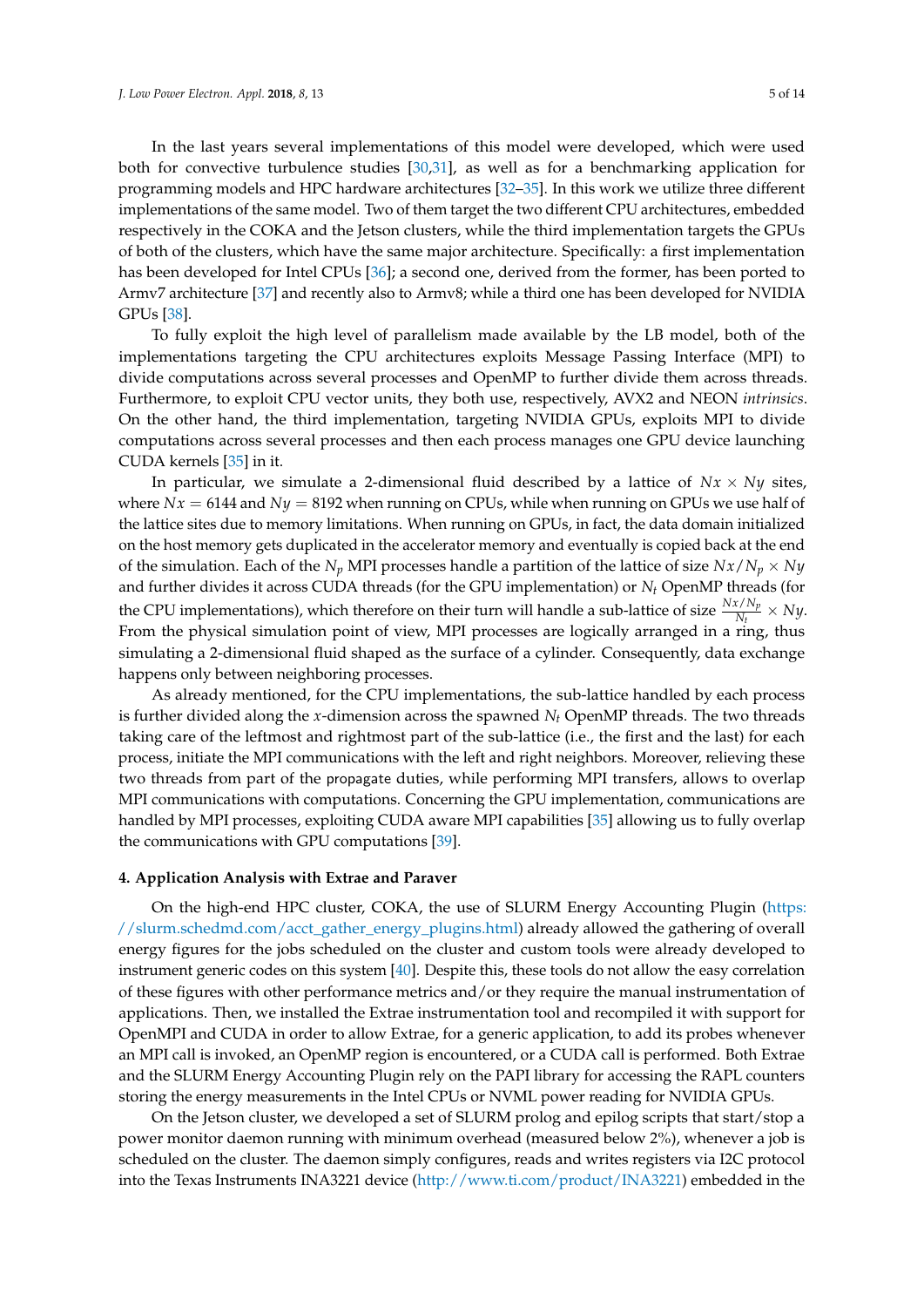Jetson boards. The device is configured for monitoring three channels: (*i)* the power drain of the Arm CPU cores, (*ii)* the power drain of the embedded NVIDIA GPU, and (*iii)* the overall power drain of the Jetson compute module, including memories, but excluding the I/O devices on the carrier board of the development kit. It is important to note that the final result of this configuration mimics the behavior of the SLURM Energy Accounting plugin, but also generates an Extrae trace with the power data gathered while the job was running. In addition, with the due changes in the back end handling the power measurements, the same SLURM infrastructure has been extended in order to support other Arm based mini-clusters [\(https://wiki.hca.bsc.es/dokuwiki/wiki:prototype:power\\_monitor\)](https://wiki.hca.bsc.es/dokuwiki/wiki:prototype:power_monitor) installed at BSC.

An important issue in out-of-band measurements, such as for the Jetson cluster case, is of course the synchronization of collected data. In this setup we have in fact two independent agents, Extrae and the power monitor, gathering two traces that need to be synchronized in order to be properly accessed with Paraver. Events collected by both agents are timestamped using the same clock source as they both run on the same OS instance being monitored, however, Extrae uses an incremental timestamped system always starting from time zero. For this reason, we used two special Extrae events, recording absolute execution start and end time, in the power trace, allowing for synchronization with the Extrae one. This method allows us to have a relative deskew between traces always smaller than  $2\times$ sampling intervals of the power trace. The sampling interval is configurable and we set it to 0.2 s (i.e., 5 measurements per second) in the measurement campaign for this work.

#### *4.1. Metrics Visualization and Analysis with Paraver*

After gathering performance and power traces on both clusters, using Extrae, we have been able to plot them and navigate them in the Paraver visualizer.

Figure [1](#page-5-0) shows the instantaneous power consumption of one execution of 10 iterations of the LB application introduced in Section [3.1](#page-3-0) running exclusively on the CPUs: on the top the power drain derived from the RAPL energy counters on COKA, while on the bottom the power drain as measured by the INA3221 device on Jetson. As on the COKA cluster, we run on a single dual socket node, and we see a timeline with two color-coded measurements: one for socket 0 and the other for socket 1. We see values exceeding the 85W TDP of these CPUs since we are summing CPU and DRAM power drains. On the Jetson cluster we run on 12 nodes, so we can see 12 color-coded lines, encoding the power consumption of each of the nodes, including the whole compute module power drain.

<span id="page-5-0"></span>

**Figure 1.** Color-coded timelines of the power drain (in Watts) of the CPUs (Intel and Arm respectively) on one node with two sockets of the COKA cluster (top) and 12 nodes of the Jeston cluster (bottom), while running ten iterations of the LB model introduced in Section [3.1](#page-3-0) exclusively on CPUs.

For both architectures we clearly see an initial phase of initialization on the left, the 10 iterations with visible different power drains for the alternating *propagate* and *collide* functions, and eventually on the right the final results check phase.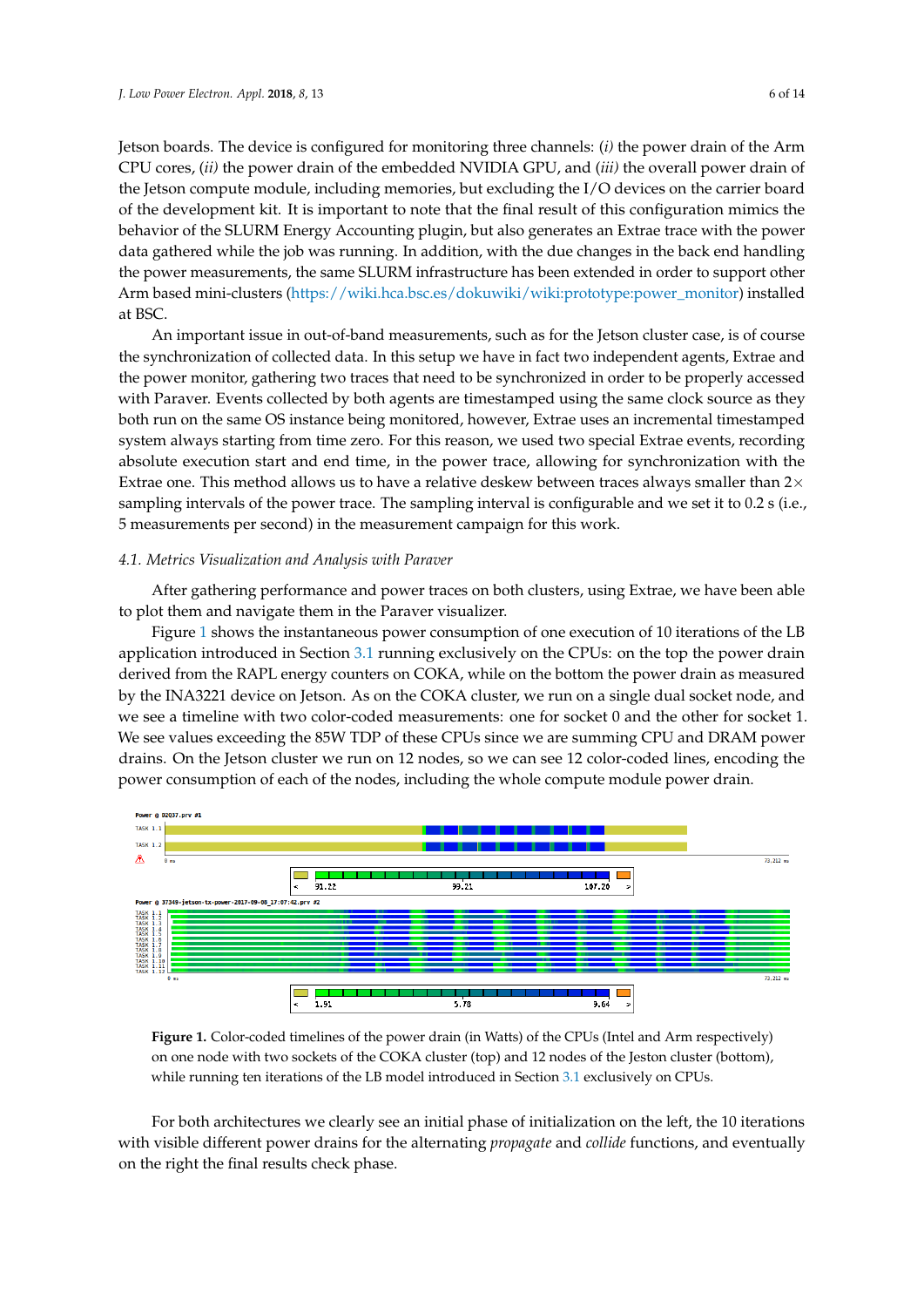In Figure [2](#page-6-0) we compare side by side the aggregate power drain of 12 Jetson nodes during the execution of one iteration of the CPU-only LB code (left) and the GPU-version of it (right). As already mentioned in Section [3.1,](#page-3-0) for the code running on the GPU we had to shrink the lattice size by a factor of two, due to the limited memory capacity of the GPUs, therefore the execution time on the *x*-axis needs to be scaled accordingly before to be compared. We can clearly detect the power drain close to zero of the GPU, when we run only in the CPU (red line, left). In addition, whenever we take advantage of the embedded GPU, we see the power drain of the GPU rising up to ∼6 W per compute node (red line, right), while the CPU power drain lowers (blue right), but never reaches zero, since it has to handle memory transactions to/from the GPU, due to communications, and all the OS duties.

<span id="page-6-0"></span>

**Figure 2.** Aggregate power profile of two different executions involving 12 compute nodes of the Jetson cluster: on the left the code running only on the 12 CPUs (4-cores each), on the right the code running on the 12 embedded GPUs. The run on the left is running a lattice 2 times larger than the one on the right.

In Figure [3](#page-6-1) we show a timeline similar to the one presented in Figure [1,](#page-5-0) but relative to a run performed using the GPUs on the Jetson cluster. It is clearly visible that whenever the GPUs are running (light blue on the left) the power drain of the CPU is lower (light green on the right) on all the compute nodes.

<span id="page-6-1"></span>

**Figure 3.** Timeline of the power drain of the GPU (left) and the CPU (right) during the execution on 12 compute nodes of the Jetson cluster running the GPU version of the Lattice Boltzmann code.

The flexibility of the Paraver analyzer allows us to combine performance and power figures. As an example of this, we show in Figure [4](#page-6-2) the timeline of power efficiency, i.e., GFLOPS/W, for the Jetson cluster while executing the CPU-only version of the LB application. This figure has been obtained by simply plotting the timeline of the PAPI event accounting for vectorized instructions and dividing it by the power timeline of Figure [1.](#page-5-0)

<span id="page-6-2"></span>

Figure 4. Timeline of the efficiency (GFLOPS/W), for each of the 12 MPI processes while running 10 iterations of the LB model on the Arm CPUs of the Jetson cluster.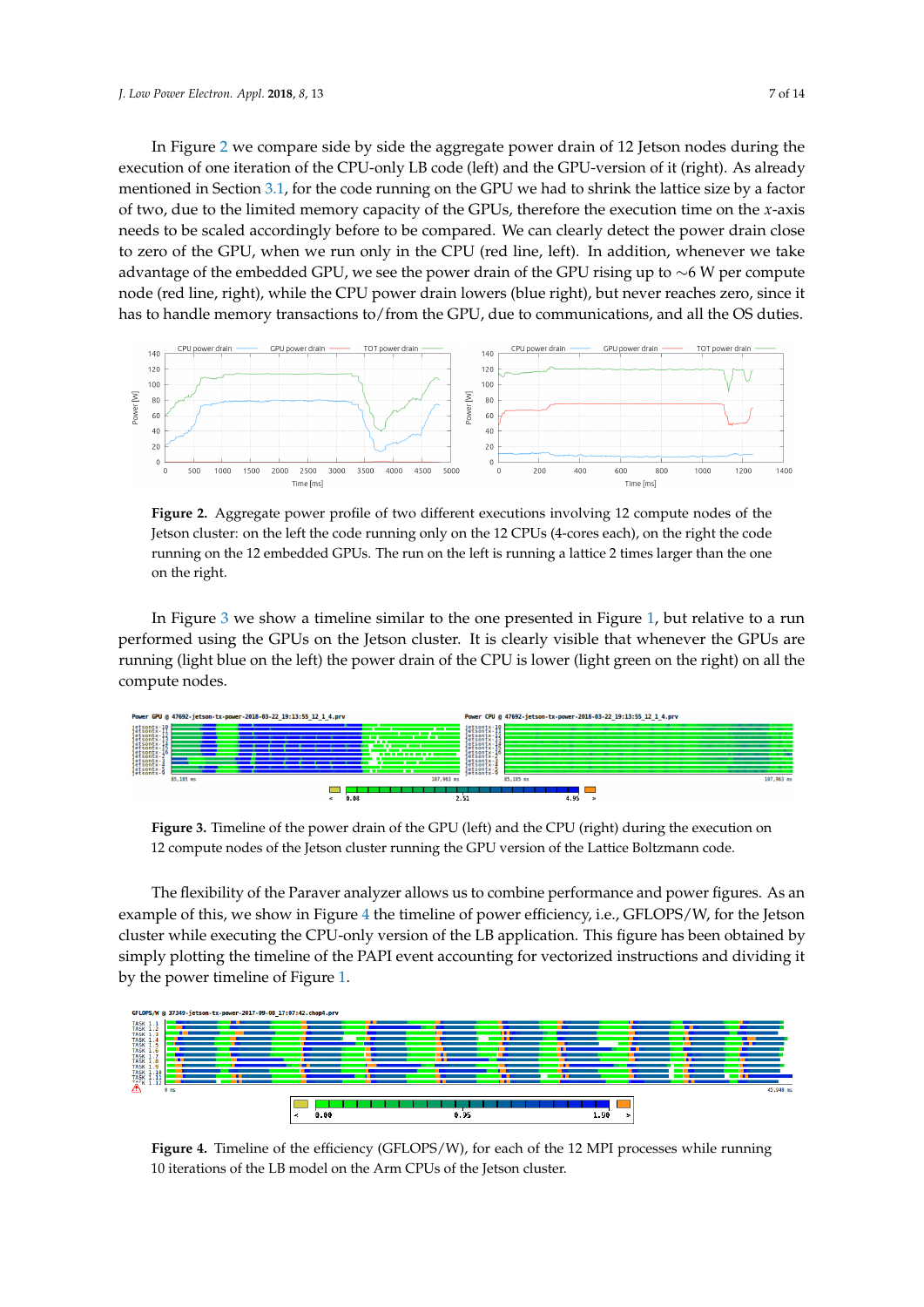Another feature of the Paraver tool is the possibility of generating histograms for easily inspecting distribution of variables over time. In Table [1](#page-7-0) we can see the histogram data of the power efficiency: in each column we have a bin of power efficiencies (in GFLOPS/W), while in each row we show each of the 12 processes, one for each node involved in the computation.

<span id="page-7-0"></span>**Table 1.** Percentage of execution time spent in each interval of efficiencies, for each of the 12 MPI processes while running 10 iterations of the LB model on the Arm CPUs of the Jetson cluster.

|             | [0.00; 0.20) | [0.20; 0.40] | [0.40:0.60] | [0.60:0.80] | (0.80;1.00) | [1.00:1.20] | [1.20;1.40] | [1.40;1.60] | [1.60:1.80] | [1.80;2.00] |
|-------------|--------------|--------------|-------------|-------------|-------------|-------------|-------------|-------------|-------------|-------------|
| MPI rank 1  | 33.85%       | 5.48%        | $0.00\%$    | 2.23%       | 0.76%       | $1.12\%$    | 42.14%      | 7.45%       | $6.35\%$    | 0.62%       |
| MPI rank 2  | 30.13%       | 6.43%        | 0.93%       | $0.86\%$    | 0.26%       | $0.00\%$    | 39.81%      | $2.26\%$    | 15.76%      | 3.54%       |
| MPI rank 3  | 39.05%       | 0.94%        | $0.00\%$    | 1.05%       | 0.14%       | $0.04\%$    | 36.28%      | 12.84%      | 4.56 $%$    | 5.10%       |
| MPI rank 4  | 33.58%       | 5.54%        | $0.00\%$    | $0.49\%$    | $0.09\%$    | $0.00\%$    | 46.46%      | $3.22\%$    | 7.52%       | 3.10%       |
| MPI rank 5  | 35.37%       | 0.72%        | 0.20%       | $0.17\%$    | 0.13%       | $0.00\%$    | 40.82%      | $5.06\%$    | 13.83%      | 3.70%       |
| MPI rank 6  | $30.22\%$    | 6.20%        | 1.83%       | $0.27\%$    | 0.13%       | 23.28%      | 16.58%      | 5.70 %      | 11.61%      | 4.17%       |
| MPI rank 7  | 33.18%       | 7.18%        | $0.00\%$    | 1.04%       | 0.25%       | $0.00\%$    | 42.87%      | 8.44 %      | 3.58%       | 3.46%       |
| MPI rank 8  | 36.48%       | 0.73%        | 0.22%       | 0.08%       | 0.14%       | $3.63\%$    | 34.18%      | 2.57%       | 18.92%      | 3.04%       |
| MPI rank 9  | 24.24%       | 5.23%        | 2.93%       | $0.66\%$    | 0.62%       | $0.00\%$    | 30.08%      | 4.71 %      | 27.47%      | 4.05%       |
| MPI rank 10 | 35.14%       | 0.65%        | $0.34\%$    | 0.16%       | 0.20%       | $0.08\%$    | 33.29%      | 6.67%       | 18.07%      | 5.41%       |
| MPI rank 11 | 37.26%       | 0.43%        | 0.14%       | 0.13%       | 0.16%       | $3.02\%$    | 33.42%      | 4.38 %      | 17.29%      | $3.77\%$    |
| MPI rank 12 | 39.36%       | $0.89\%$     | $0.11\%$    | 0.11%       | 0.13%       | $0.02\%$    | 32.73%      | 9.75%       | 10.88%      | 6.02%       |

As the inspection of numerical data like the ones presented in Table [1](#page-7-0) is not intuitive, Paraver allows the user both to color code the data of the histogram, as depicted in Figure [5](#page-7-1) (left), and to export them, in order to plot aggregate figures like the average power efficiency, shown in Figure [5](#page-7-1) (right). Analysing Figure [5](#page-7-1) (right), we can clearly see two tendencies: the first one around 0 GFLOPS/W, corresponding to the *propagate* phase of the code (which is a memory-bound phase), plus communications/synchronization phases; and then a second tendency around 1.2 GFLOPS/W, corresponding to the *collide*. As a comparison, on the COKA cluster the *collide* reaches ∼1.1 GFLOP/W when executing on CPUs, deriving the power drain from RAPL energy measurements.

<span id="page-7-1"></span>

**Figure 5.** Histogram of the percentage of execution time spent in each interval of efficiency per MPI process (left) and on average for the whole execution (right).

Apart from visualizing and analyzing instantaneous and global metrics, Paraver could also be used to visually correlate changes in power related metrics and the different application phases.

As an example, in Figure [6](#page-8-0) we show just two iterations of the LB simulation, where we plot the power drain of the two CPUs plus DRAMs contribution (using a color-code spanning between 70 and 110 Watt), on top of a view of the 16 OpenMP threads executing. This view gives a good perception of where the major computational phases are, and their balance across cores. Looking at the bottom plot, we can spot a non negligible amount of time (white parts) of about 150 ms, where most of the threads are waiting (for synchronizations or communications). Interestingly, in correlation with these phases, we can see in the upper plot a lower power drain (green areas correspond to ∼70 Watt). We can also appreciate the fact that during the *propagate* phase the average power drain is ∼97 Watt, while during *collide* is ∼107 Watt.

In Figure [7](#page-8-1) we show a similar case, but in the Jetson cluster: on the left we can see the *Instruction Per Clock* cycle, IPC, of one iteration and on the right the corresponding power drain.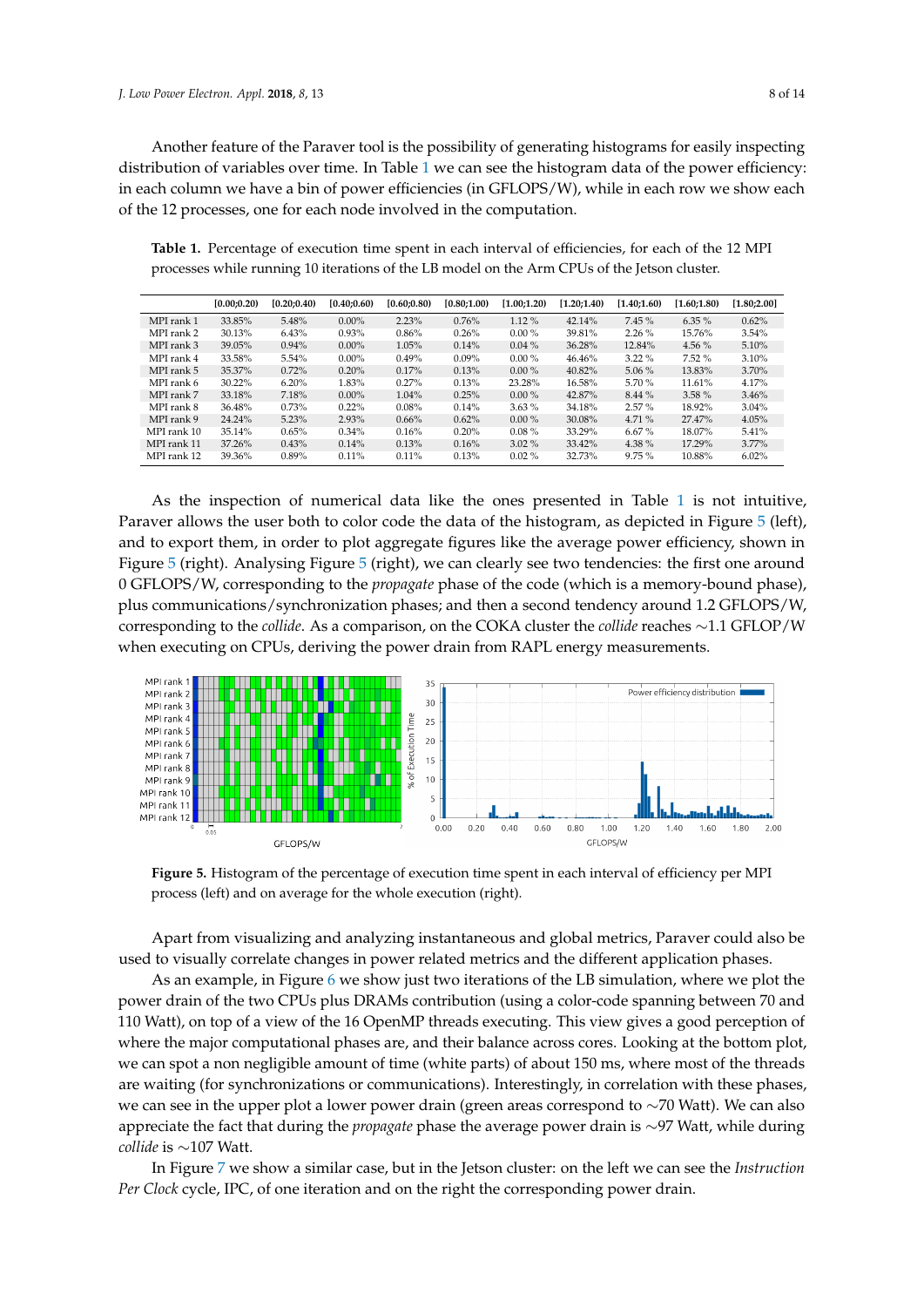For both cases, we want to highlight here that an easy visual inspection can highlight the portion of the code where optimizations could be applied. All these are useful hints, not only for possible performance optimizations, but also from the energy-efficiency point of view. In [\[34\]](#page-12-15) we show in fact that a careful selection of the CPU frequency can reduce the overall energy consumption of the same code by ∼10% on the CPUs of the COKA cluster.

<span id="page-8-0"></span>

**Figure 6.** Two iterations of the LB simulation on the two CPUs of one COKA node. In the upper part, using a color-code spanning between 70 and 110 Watt, we see the power drain of the two CPUs (plus DRAMs contribution), while in the bottom part, in solid blue, we see the corresponding OpenMP threads executing in the respective CPU cores.

<span id="page-8-1"></span>

**Figure 7.** Timeline of one iteration of the LB code. On the left we show the *Instruction per Clock cycle* (IPC), low IPC corresponds to the *propagate* phase, i.e., the memory-bound phase. On the right is the power drain during the same iteration. It is important to note that during the memory bound phase the power consumption is lower (light green) than during the compute bound phase (dark blue).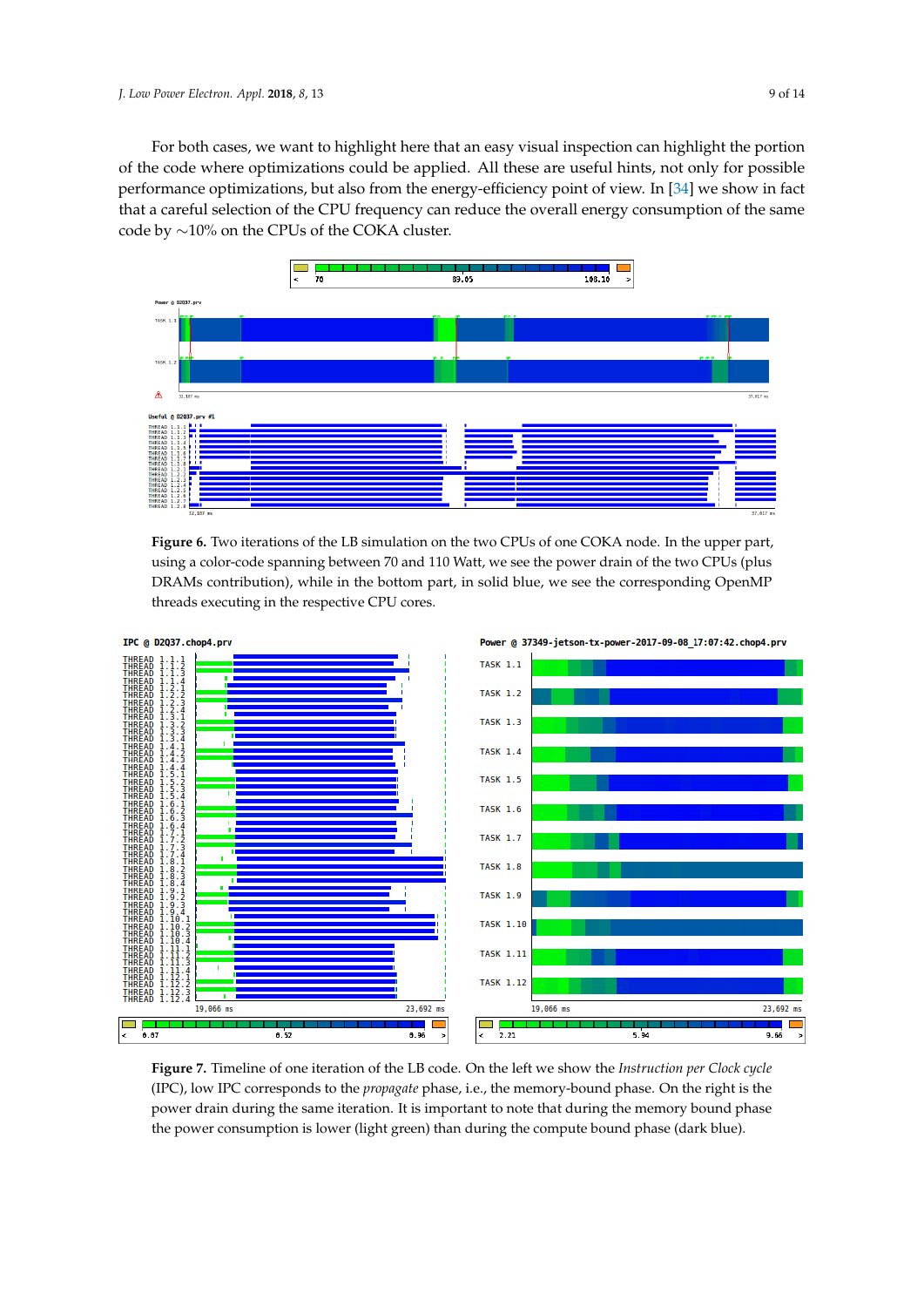#### *4.2. Performance and Power Comparisons*

As mentioned by Curioni et al. in [\[12\]](#page-11-9), metrics like GFLOPS/W, even if relevant for worldwide ranking like Green500, are not sufficient indicators of global efficiency of a complex HPC application running on a large HPC cluster. For this reason we show in Table [2](#page-9-0) that the *energy to solution* and *energy delay product* can also be easily computed taking advantage of the Paraver analyzer, highlighting the interesting possibility of comparing different implementations, running on different architectures.

<span id="page-9-0"></span>**Table 2.** *Time to solution* (*TS*), average power drain, *Energy to solution* (*ES*) and *Energy Delay Product* EDP, of the LB application running respectively on: (i) 12 Arm CPUs of the Jetson cluster; (ii) 2 Intel CPUs of the COKA Cluster; (iii) 12 GPUs of the Jetson Cluster; (iv) 1 GPU of the COKA cluster. All values normalized per lattice site.

|             |            |                  | $T_S$ [ns/site] |        |      | $P_{avg}$ [W] $E_S$ [µJ/site] EDP [J · s/site] |
|-------------|------------|------------------|-----------------|--------|------|------------------------------------------------|
| <b>CPUs</b> | $12\times$ | Jetson Nodes     | 93.38           | 89.92  | 8.29 | $7.74 \cdot 10^{-13}$                          |
|             | $1\times$  | <b>COKA Node</b> | 42.32           | 206.78 | 8.74 | $3.70 \cdot 10^{-13}$                          |
| <b>GPUs</b> | $12\times$ | Jetson Nodes     | 50.47           | 66.46  | 3.35 | $1.69 \cdot 10^{-13}$                          |
|             | $1 \times$ | COKA K80         | 7.15            | 290.18 | 2.09 | $0.15 \cdot 10^{-13}$                          |

As a first result concerning our application, we can appreciate from Table [2:](#page-9-0)

- the *MPI+OpenMP+Intrinsics* implementation for CPUs—12 Jetson nodes are equivalent to one COKA node from the *Energy to solution* point of view, although the former are 2× less power hungry, while the latter is  $2 \times$  faster. This highlights the fact that a trade-off could be found between "low-powerness" and performance, without impacting the overall energy to be spent, selecting one architecture or the other.
- the *MPI+CUDA* implementation on GPUs—one NVIDA K80 board of the COKA cluster is  $7\times$  faster than the 12 GPUs of the Jetson cluster, but also  $4.4\times$  more power hungry. Furthermore, concerning the energy-efficiency, in order to reach the same result, the Jetson cluster uses  $1.6\times$  more energy than a single K80 board of the COKA cluster. This difference can be justified by the architecture of the GPU housed in the Jetson SoC. Even if it is similar to the K80 (Kepler), the Maxwell architecture favors single and half precision floating point performance, delivering less performance in the presence of double precision workload, as for the case of our LB application [\[41\]](#page-13-2). Moreover, using 12 hundreds-of-cores GPUs, instead of a single K80 board (hosting 2 thousands-of-cores GPUs), requires more and slower communications, which, although overlapped with computations, represents an overhead.

#### *4.3. Limitations*

We know the presented methodology still has some limitations, in particular, we cannot be sure about the fact of whether power metrics derived by RAPL counters on Intel CPUs and NVML counters on GPUs can be directly compared with the ones acquired on Jetson boards. Several third party studies [\[7](#page-11-4)[,42](#page-13-3)[,43\]](#page-13-4) investigated the reliability of the available counters, also with external meters, but little information is available on their comparability.

Moreover, NVML power counters, used for the high-end K80 GPUs, present a very coarse granularity, allowing a sampling in the order of 10Hz [\[40\]](#page-13-1). This allowed us to use them to obtain the average power drain reported in Table [2,](#page-9-0) but is not enough to distinguish the different code phases and correlate them with other performance counters.

Another limitation is given by the fact that power figures presented in this work only take into account CPUs, GPUs and memories, so they do not include the power drain due to network, storage and other passive/active components in the clusters, nor the cooling. To fairly compare the energy consumption of one COKA node with 12 Jetson nodes, as shown in Table [2,](#page-9-0) we should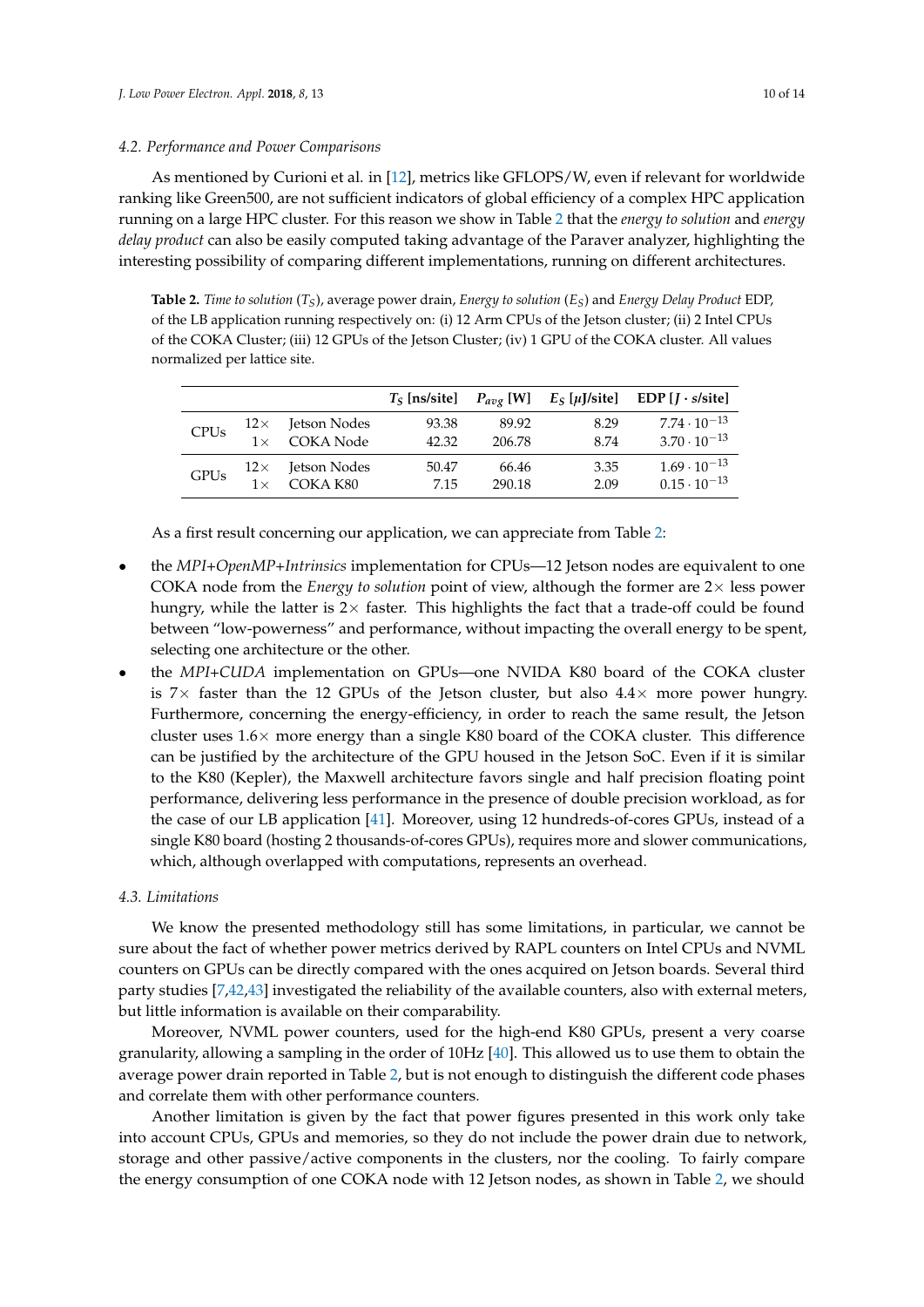take into account that in order for the 12 Jetson nodes to share a workload, they would also need a network, which would consume an amount of energy which could be in the order of 10% of the total. Furthermore, this latter limitation could be solved monitoring by also monitoring the wall socket power drain with supplementary external meters, or through motherboard embedded meters where available. Fortunately, hardware manufacturers and integrators are already moving along this direction [\[15\]](#page-11-12), and also at the data center level; in the near future, a high amount of power related metrics should be made available to HPC users [\[44\]](#page-13-5), also allowing for better support to the kind of application profiling we presented in this work.

In summary, Table [2](#page-9-0) should be interpreted in view of these caveats and used as an example of the prospective use of the presented profiling and analysis tools and not as an actual hardware benchmark.

#### <span id="page-10-2"></span>**5. Conclusions and Future Work**

In this paper we have shown how performance and energy/power related metrics could be extracted and correlated from very different hardware architectures, exploiting freely available software tools. We have used an actual HPC application running on CPUs and GPU accelerators of very different clusters, demonstrating the possibility of studying complex applications in actual HPC environments.

Considering the ubiquitous presence of hardware counters and sensors able to monitor performance, power and other environment parameters in modern computational elements, we see our contribution helping in the first exploratory step for graphical and quantitative analysis. With our work we show good support for a wide range of devices, both from HPC and embedded market, for Intel, Arm and NVIDIA architectures. In addition, an added value of our contribution lies in the possibility of fine grained study of performance and power figures at scale, on different compute nodes of a cluster.

As further applications of this methodology, we envision the use of Paraver to spot code regions where computing resources are underutilized in order to apply energy-efficiency optimizations such us Dynamic Voltage and Frequency Scaling (DVFS). Knowing the time overhead for a CPU frequency change with DVFS, we can consider isolating the cases where lowering the frequency can result in an overall benefit for the *energy to solution* without impacting the *time to solution*. Moreover, for applications that do not present distinct memory- and compute-bound phases, we could attempt to create these regions with compiler techniques, such as the one introduced in [\[45\]](#page-13-6), where a technique is described at the compiler level aiming at improving performance and power efficiency increasing the reordering window of memory accesses. Combining this technique with our approach may allow for the easy creation of wider memory-bound regions to later be profiled and analyzed with the tools presented in this work; energy-efficiency optimizations can eventually be applied.

**Author Contributions:** F.M. and E.C. designed and performed the experiments; and they both wrote the paper.

**Acknowledgments:** The research leading to these results has received funding from the European Community's Seventh Framework Programme [FP7/2007-2013] and Horizon 2020 under the Mont-Blanc projects [\[17\]](#page-11-14), grant agreements n. 288777, 610402 and 671697. E.C. was partially founded by "Contributo 5 per mille assegnato all'Università degli Studi di Ferrara-dichiarazione dei redditi dell'anno 2014". We thank the University of Ferrara and INFN Ferrara for the access to the COKA Cluster. We warmly thank the BSC tools group, supporting us for the smooth integration and test of our setup within Extrae and Paraver.

**Conflicts of Interest:** The authors declare no conflict of interest.

#### **References**

- <span id="page-10-0"></span>1. Feng, W.; Cameron, K. The green500 list: Encouraging sustainable supercomputing. *Computer* **2007**, *40*. [\[CrossRef\]](http://dx.doi.org/10.1109/MC.2007.445)
- <span id="page-10-1"></span>2. Lucas, R.; Ang, J.; Bergman, K.; Borkar, S.; Carlson, W.; Carrington, L.; Chiu, G.; Colwell, R.; Dally, W.; Dongarra, J.; et al. *Top Ten Exascale Research Challenges*; DOE ASCAC Subcommittee Report; 2014; pp. 1–86. Available online: [https://science.energy.gov/~/media/ascr/ascac/pdf/meetings/20140210/](https://science.energy.gov/~/media/ascr/ascac/pdf/meetings/20140210/Top10reportFEB14.pdf) [Top10reportFEB14.pdf](https://science.energy.gov/~/media/ascr/ascac/pdf/meetings/20140210/Top10reportFEB14.pdf) (accessed on 4 May 2018).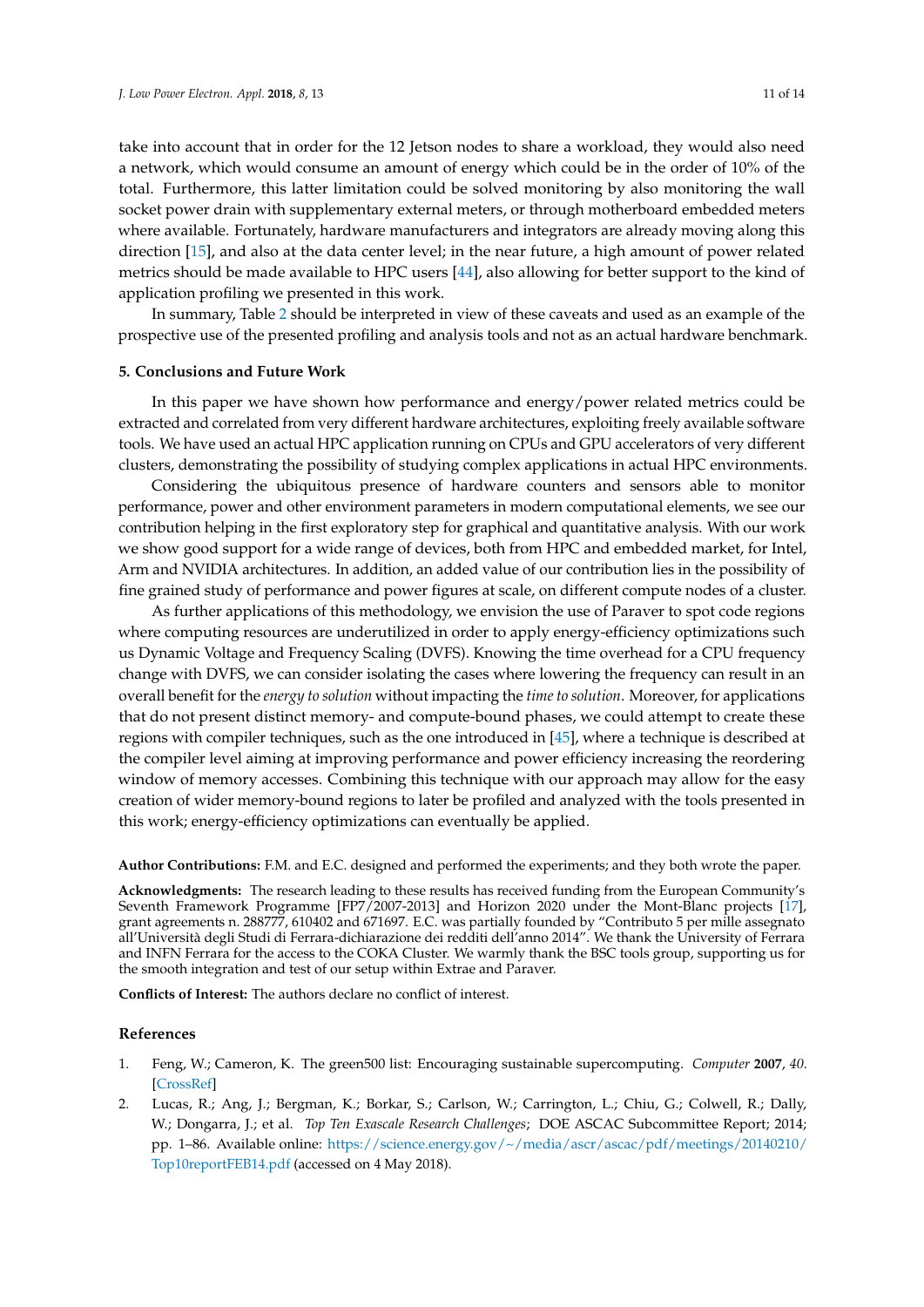- <span id="page-11-0"></span>3. Benedict, S. Energy-aware performance analysis methodologies for HPC architectures—An exploratory study. *J. Netw. Comput. Appl.* **2012**, *35*, 1709–1719. [\[CrossRef\]](http://dx.doi.org/10.1016/j.jnca.2012.08.003)
- <span id="page-11-1"></span>4. Pillet, V.; Labarta, J.; Cortes, T.; Girona, S. Paraver: A tool to visualize and analyze parallel code. In Proceedings of the 187th World Occam and Transputer User Group Technical Meeting, Transputer and Occam Developments, WoTUG-18, Manchester, UK, 9–13 April 1995; Volume 44, pp. 17–31.
- <span id="page-11-2"></span>5. Alonso, P.; Badia, R.M.; Labarta, J.; Barreda, M.; Dolz, M.F.; Mayo, R.; Quintana-Ortí, E.S.; Reyes, R. Tools for Power-Energy Modelling and Analysis of Parallel Scientific Applications. In Proceedings of the 2012 41st International Conference on Parallel Processing (ICPP), Pittsburgh, PA, USA, 10–13 September 2012; pp. 420–429.
- <span id="page-11-3"></span>6. Servat, H.; Llort, G.; Giménez, J.; Labarta, J. Detailed and simultaneous power and performance analysis. *Concurr. Comput. Pract. Exp.* **2016**, *28*, 252–273. [\[CrossRef\]](http://dx.doi.org/10.1002/cpe.3188)
- <span id="page-11-4"></span>7. Dongarra, J.; London, K.; Moore, S.; Mucci, P.; Terpstra, D. Using PAPI for hardware performance monitoring on Linux systems. In Proceedings of the Conference on Linux Clusters: The HPC Revolution, Linux Clusters Institute, Urbana, IL, USA, 26–27 June 2001; Volume 5.
- <span id="page-11-5"></span>8. Schöne, R.; Tschüter, R.; Ilsche, T.; Schuchart, J.; Hackenberg, D.; Nagel, W.E. Extending the functionality of score-P through plugins: Interfaces and use cases. In *Tools for High Performance Computing 2016*; Springer: Berlin, Germany, 2017; pp. 59–82.
- <span id="page-11-6"></span>9. Hackenberg, D.; Ilsche, T.; Schuchart, J.; Schöne, R.; Nagel, W.E.; Simon, M.; Georgiou, Y. HDEEM: High definition energy efficiency monitoring. In Proceedings of the 2nd International Workshop on Energy Efficient Supercomputing, New Orleans, LA, USA, 16 November 2014; pp. 1–10.
- <span id="page-11-7"></span>10. Ilsche, T.; Schöne, R.; Schuchart, J.; Hackenberg, D.; Simon, M.; Georgiou, Y.; Nagel, W.E. Power measurement techniques for energy-efficient computing: reconciling scalability, resolution, and accuracy. *Comput. Sci. Res. Dev.* **2017**, 1–8. [\[CrossRef\]](http://dx.doi.org/10.1007/s00450-018-0392-9)
- <span id="page-11-8"></span>11. Schuchart, J.; Gerndt, M.; Kjeldsberg, P.G.; Lysaght, M.; Horák, D.; Říha, L.; Gocht, A.; Sourouri, M.; Kumaraswamy, M.; Chowdhury, A.; et al. The READEX formalism for automatic tuning for energy efficiency. *Computing* **2017**, *99*, 727–745. [\[CrossRef\]](http://dx.doi.org/10.1007/s00607-016-0532-7)
- <span id="page-11-9"></span>12. Bekas, C.; Curioni, A. A new energy aware performance metric. *Computer Comput. Sci. Res. Dev.* **2010**, *25*, 187–195. [\[CrossRef\]](http://dx.doi.org/10.1007/s00450-010-0119-z)
- <span id="page-11-10"></span>13. Scogland, T.R.; Steffen, C.P.; Wilde, T.; Parent, F.; Coghlan, S.; Bates, N.; Feng, W.c.; Strohmaier, E. A power-measurement methodology for large-scale, high-performance computing. In Proceedings of the 5th ACM/SPEC International Conference On Performance Engineering, Dublin, Ireland, 22–26 March 2014; pp. 149–159.
- <span id="page-11-11"></span>14. Rajagopal, D.; Tafani, D.; Georgiou, Y.; Glesser, D.; Ott, M. A Novel Approach for Job Scheduling Optimizations under Power Cap for ARM and Intel HPC Systems. In Proceedings of the 24th IEEE International Conference on High Performance Computing, Data, and Analytics (HiPC 2017), Jaipur, India, 18–21 December 2017.
- <span id="page-11-12"></span>15. Ahmad, W.A.; Bartolini, A.; Beneventi, F.; Benini, L.; Borghesi, A.; Cicala, M.; Forestieri, P.; Gianfreda, C.; Gregori, D.; Libri, A.; et al. Design of an Energy Aware Petaflops Class High Performance Cluster Based on Power Architecture. In Proceedings of the 2017 IEEE International Parallel and Distributed Processing Symposium Workshops (IPDPSW), Lake Buena Vista, FL, USA, 29 May–2 June 2017; pp. 964–973.
- <span id="page-11-13"></span>16. Rajovic, N.; Carpenter, P.; Gelado, I.; Puzovic, N.; Ramirez, A.; Valero, M. Supercomputing with commodity CPUs: Are mobile SoCs ready for HPC? In Proceedings of the International Conference on High Performance Computing, Networking, Storage and Analysis, Denver, Colorado, 17–21 November 2013; pp. 1–12.
- <span id="page-11-14"></span>17. Rajovic, N.; Rico, A.; Mantovani, F.; Ruiz, D.; Vilarrubi, J.O.; Gomez, C.; Backes, L.; Nieto, D.; Servat, H.; Martorell, X.; et al. The Mont-blanc Prototype: An Alternative Approach for HPC Systems. In Proceedings of the International Conference for High Performance Computing, Networking, Storage and Analysis, Salt Lake City, UT, USA, 13–18 November 2016; IEEE Press: Piscataway, NJ, USA, 2016.
- <span id="page-11-15"></span>18. Cesini, D.; Corni, E.; Falabella, A.; Ferraro, A.; Morganti, L.; Calore, E.; Schifano, S.; Michelotto, M.; Alfieri, R.; De Pietri, R.; et al. Power-Efficient Computing: Experiences from the COSA Project. *Sci. Program.* **2017**. [\[CrossRef\]](http://dx.doi.org/10.1155/2017/7206595)
- <span id="page-11-16"></span>19. Cesini, D.; Corni, E.; Falabella, A.; Ferraro, A.; Lama, L.; Morganti, L.; Calore, E.; Schifano, S.; Michelotto, M.; Alfieri, R.; et al. The INFN COSA Project: Low-Power Computing and Storage. *Adv. Parallel Comput.* **2018**, *32*, 770–779. [\[CrossRef\]](http://dx.doi.org/10.3233/978-1-61499-843-3-770)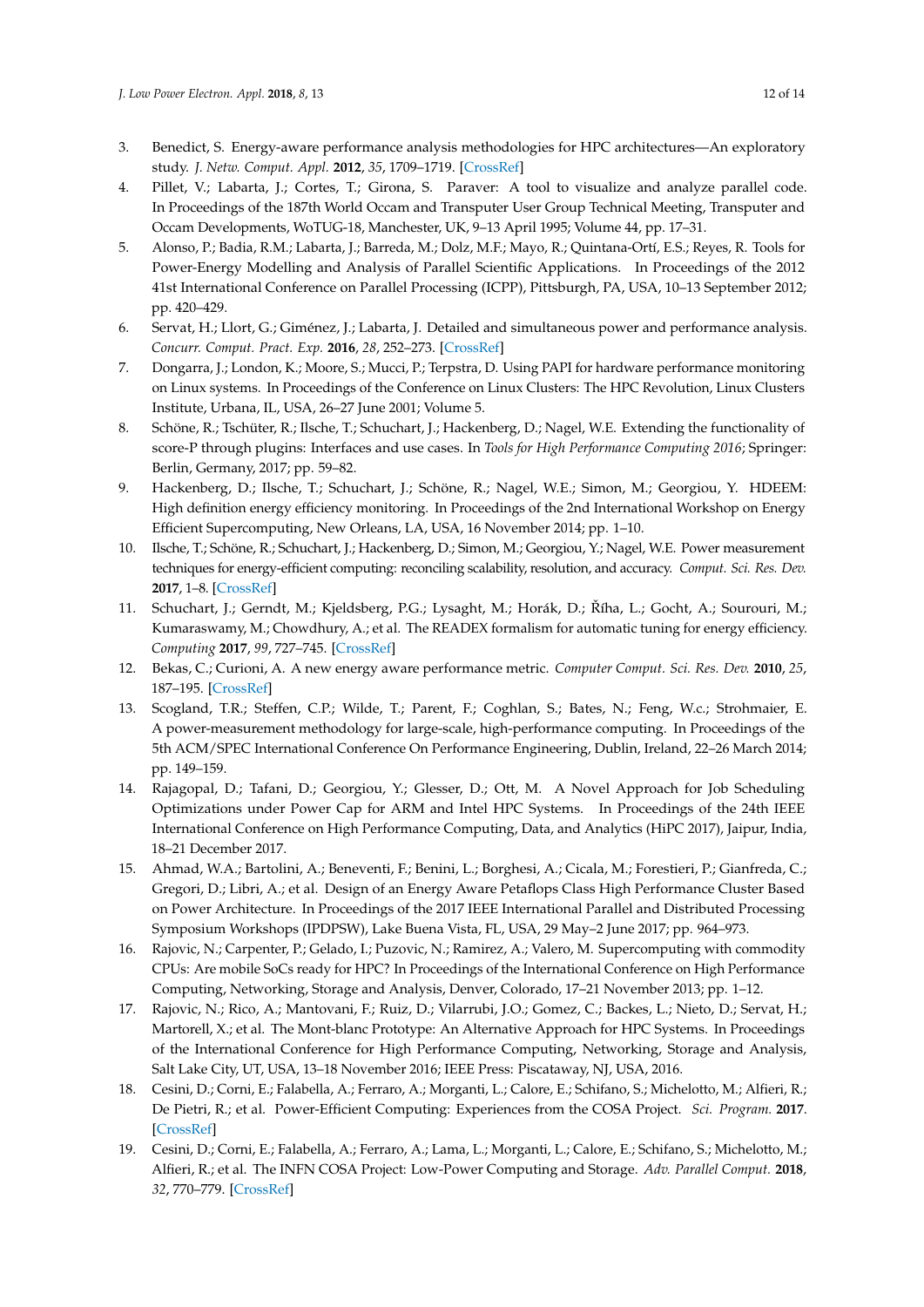- <span id="page-12-0"></span>20. Nikolskiy, V.P.; Stegailov, V.V.; Vecher, V.S. Efficiency of the Tegra K1 and X1 systems-on-chip for classical molecular dynamics. In Proceedings of the 2016 International Conference on High Performance Computing Simulation (HPCS), Innsbruck, Austria, 18–22 July 2016; pp. 682–689.
- 21. Ukidave, Y.; Kaeli, D.; Gupta, U.; Keville, K. Performance of the NVIDIA Jetson TK1 in HPC. In Proceedings of the 2015 IEEE International Conference on Cluster Computing (CLUSTER), Chicago, IL, USA, 8–11 September 2015; pp. 533–534.
- 22. Geveler, M.; Ribbrock, D.; Donner, D.; Ruelmann, H.; Höppke, C.; Schneider, D.; Tomaschewski, D.; Turek, S. The ICARUS White Paper: A Scalable, Energy-Efficient, Solar-Powered HPC Center Based on Low Power GPUs. In *Euro-Par 2016: Parallel Processing Workshops, Proceedings of the Euro-Par 2016 International Workshops, Grenoble, France, 24–26 August 2016*; Desprez, F., Dutot, P.F., Kaklamanis, C., Marchal, L., Molitorisz, K., Ricci, L., Scarano, V., Vega-Rodríguez, M.A., Varbanescu, A.L., Hunold, S., et al., Eds.; Springer International Publishing: Berlin, Germany, 2017; pp. 737–749.
- <span id="page-12-1"></span>23. Durand, Y.; Carpenter, P.M.; Adami, S.; Bilas, A.; Dutoit, D.; Farcy, A.; Gaydadjiev, G.; Goodacre, J.; Katevenis, M.; Marazakis, M.; et al. Euroserver: Energy efficient node for european micro-servers. In Proceedings of the 2014 17th Euromicro Conference on Digital System Design (DSD), Verona, Italy, 27–29 August 2014; pp. 206–213.
- <span id="page-12-2"></span>24. Mantovani, F.; Calore, E. Multi-Node Advanced Performance and Power Analysis with Paraver. In *Parallel Computing is Everywhere*; Advances in Parallel Computing; IOS Press Ebooks: Amsterdam, The Netherlands, 2018; Volume 32.
- <span id="page-12-3"></span>25. Etinski, M.; Corbalán, J.; Labarta, J.; Valero, M. Understanding the future of energy-performance trade-off via DVFS in HPC environments. *J. Parallel Distrib.Comput.* **2012**, *72*, 579–590. [\[CrossRef\]](http://dx.doi.org/10.1016/j.jpdc.2012.01.006)
- <span id="page-12-4"></span>26. Weaver, V.; Johnson, M.; Kasichayanula, K.; Ralph, J.; Luszczek, P.; Terpstra, D.; Moore, S. Measuring Energy and Power with PAPI. In Proceedings of the 2012 41st International Conference on Parallel Processing Workshops (ICPPW), Pittsburgh, PA, USA, 10—13 September 2012; pp. 262–268.
- <span id="page-12-5"></span>27. Succi, S. *The Lattice-Boltzmann Equation*; Oxford University Press: Oxford, UK, 2001.
- <span id="page-12-6"></span>28. Sbragaglia, M.; Benzi, R.; Biferale, L.; Chen, H.; Shan, X.; Succi, S. Lattice Boltzmann method with self-consistent thermo-hydrodynamic equilibria. *J. Fluid Mech.* **2009**, *628*, 299–309. [\[CrossRef\]](http://dx.doi.org/10.1017/S002211200900665X)
- <span id="page-12-7"></span>29. Scagliarini, A.; Biferale, L.; Sbragaglia, M.; Sugiyama, K.; Toschi, F. Lattice Boltzmann methods for thermal flows: Continuum limit and applications to compressible Rayleigh-Taylor systems. *Phys. Fluids* **2010**, *22*, 055101. [\[CrossRef\]](http://dx.doi.org/10.1063/1.3392774)
- <span id="page-12-8"></span>30. Biferale, L.; Mantovani, F.; Sbragaglia, M.; Scagliarini, A.; Toschi, F.; Tripiccione, R. Second-order closure in stratified turbulence: Simulations and modeling of bulk and entrainment regions. *Phys. Rev. E* **2011**, *84*, 016305. [\[CrossRef\]](http://dx.doi.org/10.1103/PhysRevE.84.016305) [\[PubMed\]](http://www.ncbi.nlm.nih.gov/pubmed/21867302)
- <span id="page-12-9"></span>31. Biferale, L.; Mantovani, F.; Sbragaglia, M.; Scagliarini, A.; Toschi, F.; Tripiccione, R. Reactive Rayleigh-Taylor systems: Front propagation and non-stationarity. *EPL* **2011**, *94*, 54004. [\[CrossRef\]](http://dx.doi.org/10.1209/0295-5075/94/54004)
- <span id="page-12-10"></span>32. Biferale, L.; Mantovani, F.; Pivanti, M.; Pozzati, F.; Sbragaglia, M.; Scagliarini, A.; Schifano, S.F.; Toschi, F.; Tripiccione, R. A Multi-GPU Implementation of a D2Q37 Lattice Boltzmann Code. In *Parallel Processing and Applied Mathematics, Proceedings of the 9th International Conference on PPAM 2011, Lecture Notes in Computer Science, Torun, Poland, 11–14 September 2012*; Springer: Berlin/Heidelberg, Germany, pp. 640–650.
- 33. Calore, E.; Schifano, S.F.; Tripiccione, R. On Portability, Performance and Scalability of an MPI OpenCL Lattice Boltzmann Code. In *Euro-Par 2014: Parallel Processing Workshops*; LNCS; Springer: Berlin, Germany, 2014; pp. 438–449.
- <span id="page-12-15"></span>34. Calore, E.; Gabbana, A.; Kraus, J.; Schifano, S.F.; Tripiccione, R. Performance and portability of accelerated lattice Boltzmann applications with OpenACC. *Concurr. Comput. Pract. Exp.* **2016**, *28*, 3485–3502. [\[CrossRef\]](http://dx.doi.org/10.1002/cpe.3862)
- <span id="page-12-11"></span>35. Calore, E.; Gabbana, A.; Kraus, J.; Pellegrini, E.; Schifano, S.F.; Tripiccione, R. Massively parallel lattice-Boltzmann codes on large GPU clusters. *Parallel Comput.* **2016**, *58*, 1–24. [\[CrossRef\]](http://dx.doi.org/10.1016/j.parco.2016.08.005)
- <span id="page-12-12"></span>36. Mantovani, F.; Pivanti, M.; Schifano, S.F.; Tripiccione, R. Performance issues on many-core processors: A D2Q37 Lattice Boltzmann scheme as a test-case. *Comput. Fluids* **2013**, *88*, 743–752. [\[CrossRef\]](http://dx.doi.org/10.1016/j.compfluid.2013.05.014)
- <span id="page-12-13"></span>37. Calore, E.; Schifano, S.F.; Tripiccione, R. Energy-Performance Tradeoffs for HPC Applications on Low Power Processors. In *Euro-Par 2015: Parallel Processing Workshops, Proceedings of the Euro-Par 2015 International Workshops, Vienna, Austria, 24–25 August 2015*; Springer: Berlin, Germany, 2015; pp. 737–748.
- <span id="page-12-14"></span>38. Biferale, L.; Mantovani, F.; Pivanti, M.; Pozzati, F.; Sbragaglia, M.; Scagliarini, A.; Schifano, S.F.; Toschi, F.; Tripiccione, R. An optimized D2Q37 Lattice Boltzmann code on GP-GPUs. *Comput. Fluids* **2013**, *80*, 55–62. [\[CrossRef\]](http://dx.doi.org/10.1016/j.compfluid.2012.06.003)